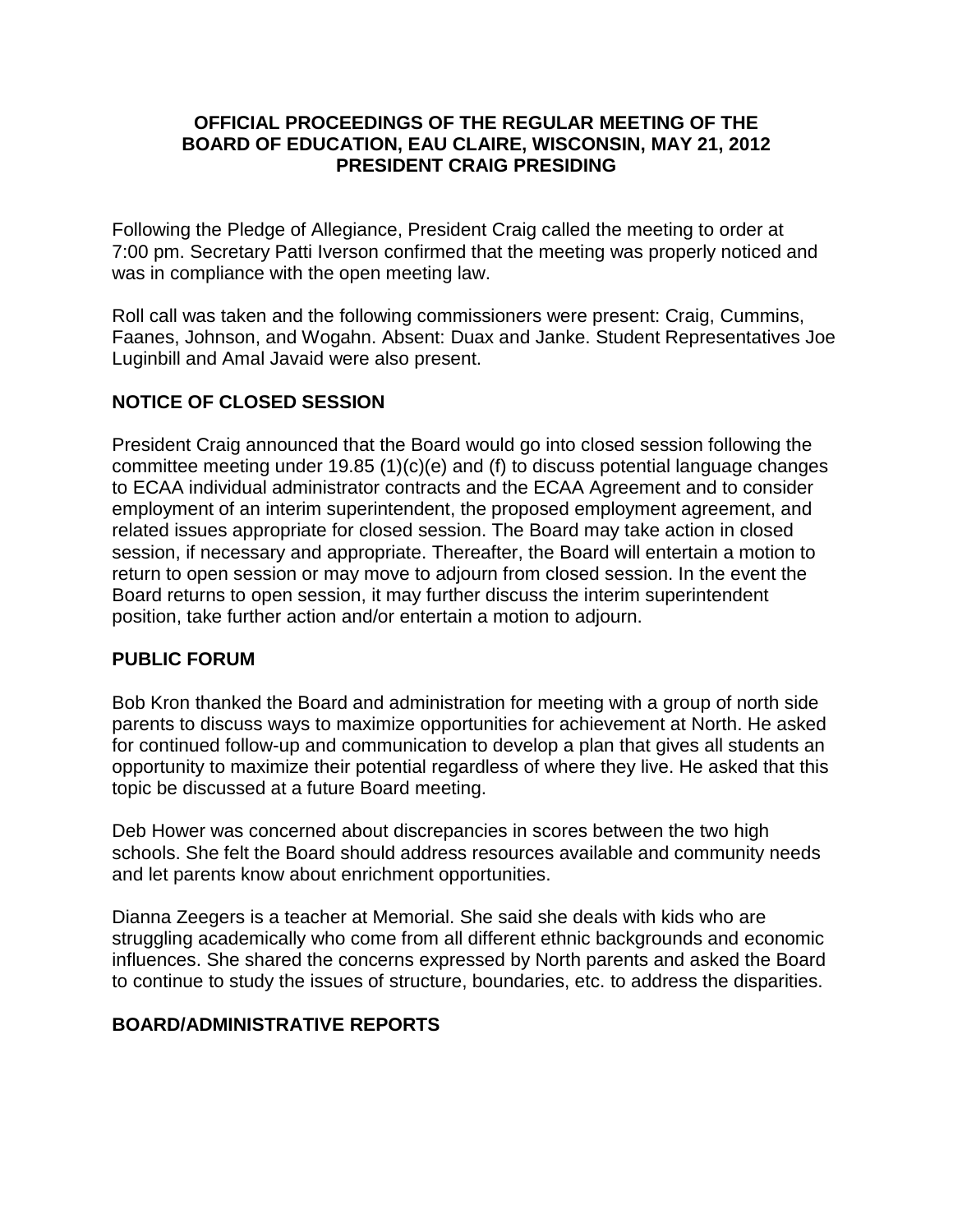## Superintendent's Report

Superintendent Heilmann stated that Wisconsin Act 156 permits school boards to grant a technical education high school diploma. He also gave an update on the Elementary/Secondary Education Act waiver and how this will affect the way we assess students. The state graduation requirements for credits will increase from 13 to 15. Schools/districts will be held accountable for outcomes in four areas: student achievement, student growth, addressing achievement disparities, and on-track to graduation and post-secondary readiness. DPI will be identifying high and low performing schools by the end of May.

Wisconsin Concussion Law Act 172 requires all athletic organizations to educate coaches, athletes and parents on concussions. The Act requires that a youth removed from athletic activity due to a concussion be evaluated and receive written clearance prior to their return.

## Communication to Superintendent/Board President

President Craig reminded the Board that it will have a special meeting on June 4, 2012, beginning at 2 p.m. to review the Employee Handbook.

#### Student Representative Report

President Craig acknowledged that this was the student representatives' last meeting and thanked them for their service. Both students shared some thoughts with the Board and expressed gratitude for their experience.

Com. Cummins announced that the new student representatives will be Betsy Fawcett from Memorial and Jonathon Idarraga from North.

#### Other Reports

*Policy and Governance Committee* There was no report given.

*Budget Development Committee* There was no report given.

#### **CONSENT RESOLUTION AGENDA**

Administration asked that Resolution #9 be pulled due to an issue that came up with the 2012-13 calendar.

Board members asked to pull Resolution #10 from the consent agenda.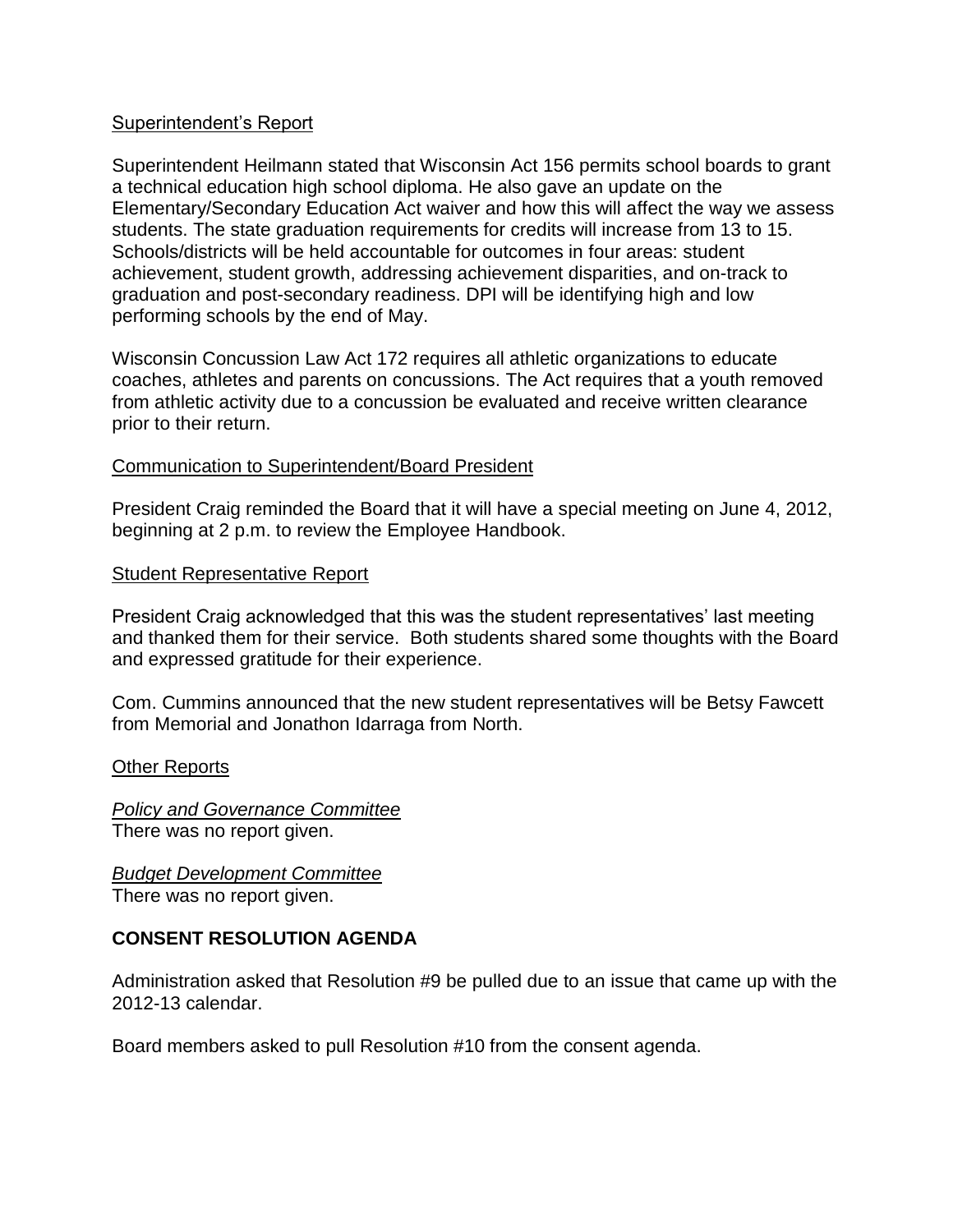Com. Cummins moved, seconded by Com. Wogahn, to approve the consent resolution agenda consisting of the following items:

- The minutes of Board meeting of May 7, 2012 as mailed.
- The minutes of closed session of May 7, 2012, as mailed.
- The minutes of the special meeting of May 8, 2012, as mailed.
- $\bullet$  The financial report as presented.
- The budget adjustments as presented.
- The gifts in the amount of \$9,979.91 for the period April 1, 2012, through April 30, 2012, as presented.
- The matters of employment of May 21, 2012, as presented.
- ◆ Additional 3.0 FTE School Nurse Staff

Consent resolution agenda items approved by unanimous roll call vote.

# Resolution #10 – Appointment of ECASD Standing and Ad Hoc Council/Committees

President Craig said there were a few changes made to the list that was previously presented to the Board. Com. Wogahn will now serve on the Service Learning Committee, Com. Faanes will serve as parliamentarian, and Com. Cummins will join Coms. Wogahn and Janke on the Technology Development and Application for PSR Committee.

Com. Faanes moved, seconded by Com. Cummins, to approve appointment of Board Members to Standing and Ad Hoc Council/Committees as presented and amended. Carried by unanimous roll call vote.

# **INDIVIDUALLY CONSIDERED RESOLUTIONS**

# Resolution #11 – Bills Payable

Com. Wogahn moved, seconded by Com. Cummins, that the payment of all bills in the amount of \$7,119,258.19 and net payroll in the amount of \$2,945,933.26 for the period April 1, 2012, through April 30, 2012, as presented. Carried by the following roll call vote: Ayes: Craig, Cummins, Johnson, and Wogahn. Abstained: Faanes.

Regular meeting adjourned.

Submitted by Patti Iverson, Board Secretary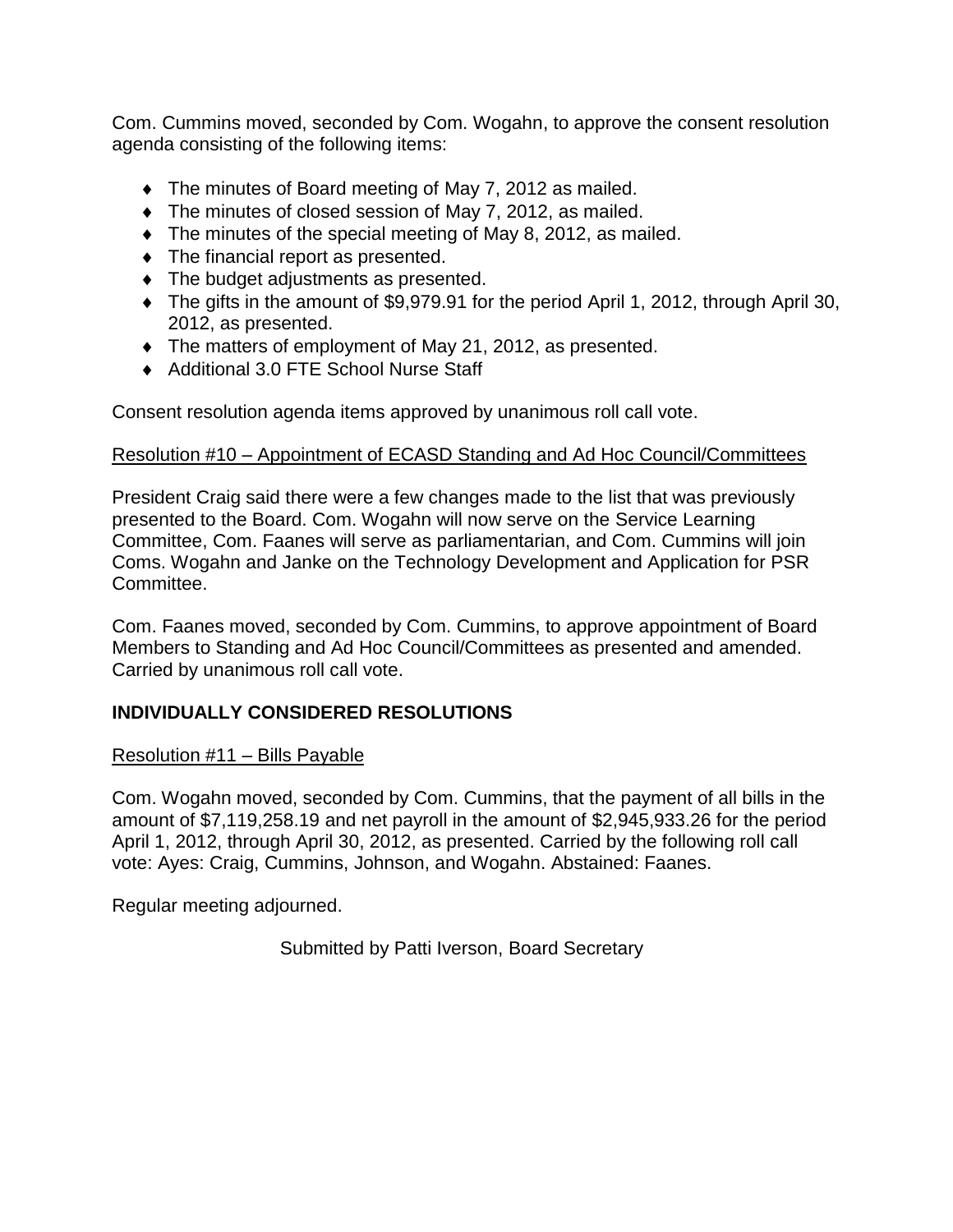## **COMMITTEE MEETING BOARD OF EDUCATION – EAU CLAIRE, WISCONSIN MAY 21, 2012**

1. Call to Order – Committee Meeting

Board Members present: Craig, Cummins, Faanes, Johnson, and Wogahn. Absent: Duax and Janke. Student Representatives Joe Luginbill and Amal Javaid were also present.

- 2. Committee Reports/Items for Discussion
	- A. Update on Post-Secondary Success & Planning for the Future

Executive Director of Administration Tim Leibham shared summer and fall post-secondary success focus areas, which included early learning, elementary, secondary, student services, technology, assessment, human relations and administration.

The Board discussed student course selection and the process used to determine which courses reflect programs of study. They also discussed ways to assess these programs. Mr. Leibham said they have been working to get students earlier access to more rigorous tracks and within the elective courses offered. He said the district needs to determine which programs really reflect the program of study and then eliminate what's not necessary. There was also a discussion about evaluating course offerings linked to social/emotional, civic engagement, etc. as well as having programs that reflect the arts.

Members of the audience discussed the importance of starting the discussion to encourage rigorous courses with students at the elementary and middle school levels.

The Board asked for another update by January 2013 with priorities and a timeline completed.

B. ECASD Technology Plan

Director of Technology and Assessment Jim Schmitt shared the newlyrevised Technology Plan. He said the plan includes four main ideas: 1) Increase the number and type of mobile devices in the district; 2) focus resources on staff training to support successful implementation of devices; 3) remain budget neutral in technology while we learn effective implementation of devices and evaluate how we budget resources; and 4) revisit the plan every nine months rather than every three years.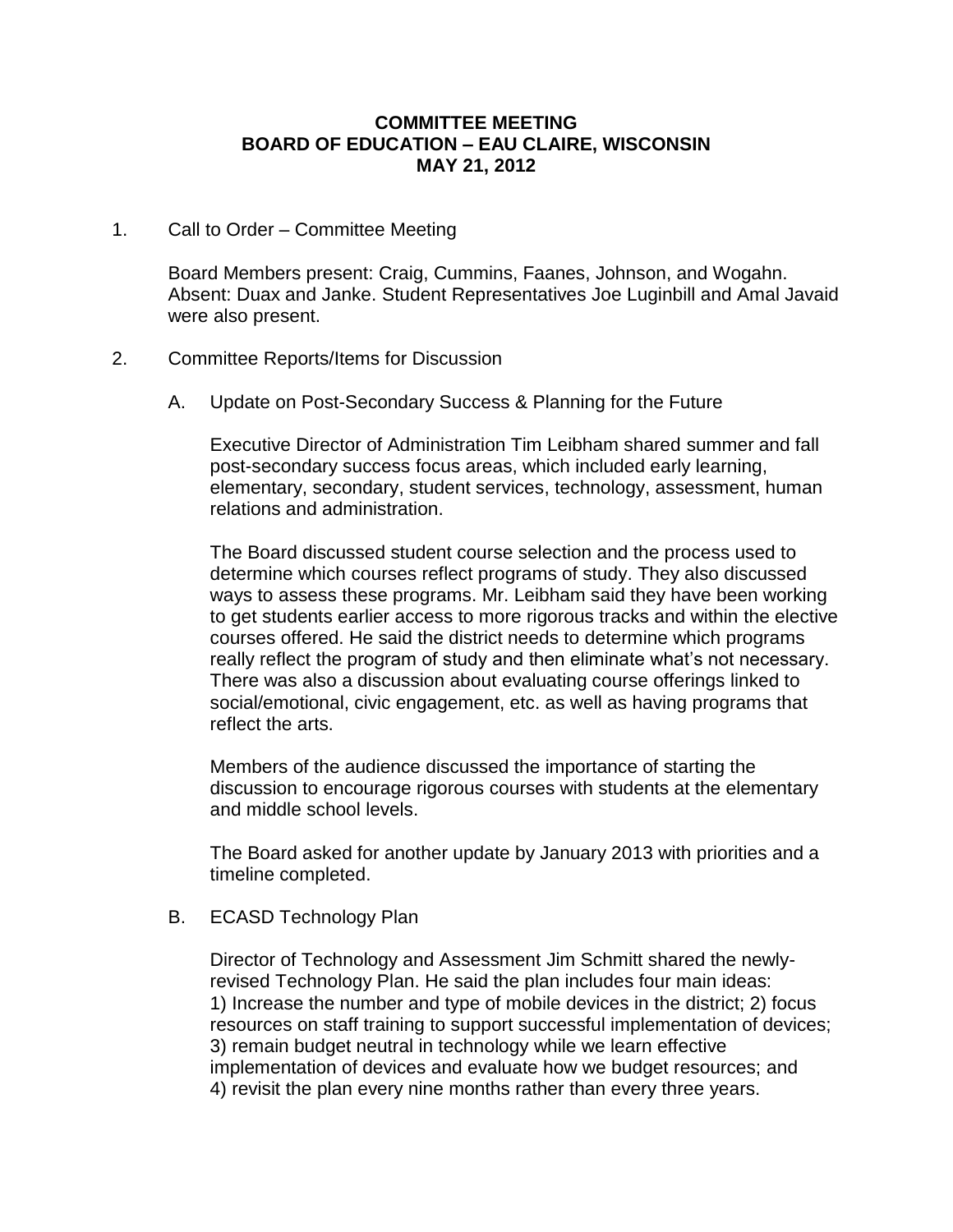Mr. Schmitt discussed how technology supports assessments. The Smarter Balanced Assessment Consortium is charged with creating an assessment system for the new Common Core State Standards in English Language Arts and Mathematics for grades 3-9 and 11. There are a variety of ways in which technology is central to these efforts.

Mr. Schmitt said that Policy 365 must be updated by June 30, 2012 to be compliant for e-rate and he shared his recommended changes. The newlyrevised 364.1-Rule(1) will replace the old acceptable use policy. These changes will be communicated to students during the log-in process and in student planners and folders.

Three educators shared their experiences using technology and the beneficial ways to incorporate mobile devices to engage students at a deeper level. They noted that use of technology must be connected to the curriculum and enhance student learning and emphasized the importance of staff development.

The Board was pleased with the plan and the concept of equal access. They stressed the importance of staff development and encouraged continued community partnerships.

- 3. Request for Future Agenda Items
- 4. Other Business
- 5. Motion to go into Closed Session

Com. Wogahn moved, seconded by Com. Faanes, to go into closed session under President Craig announced that the Board would go into closed session following the committee meeting under 19.85 (1)(c)(e) and (f) to discuss potential language changes to ECAA individual administrator contracts and the ECAA Agreement and to consider employment of an interim superintendent, the proposed employment agreement, and related issues appropriate for closed session. The Board may take action in closed session, if necessary and appropriate. Thereafter, the Board will entertain a motion to return to open session or may move to adjourn from closed session. In the event the Board returns to open session, it may further discuss the interim superintendent position, take further action and/or entertain a motion to adjourn. Carried by unanimous roll call vote.

6. Adjourned to Closed Session at 9:45 p.m.